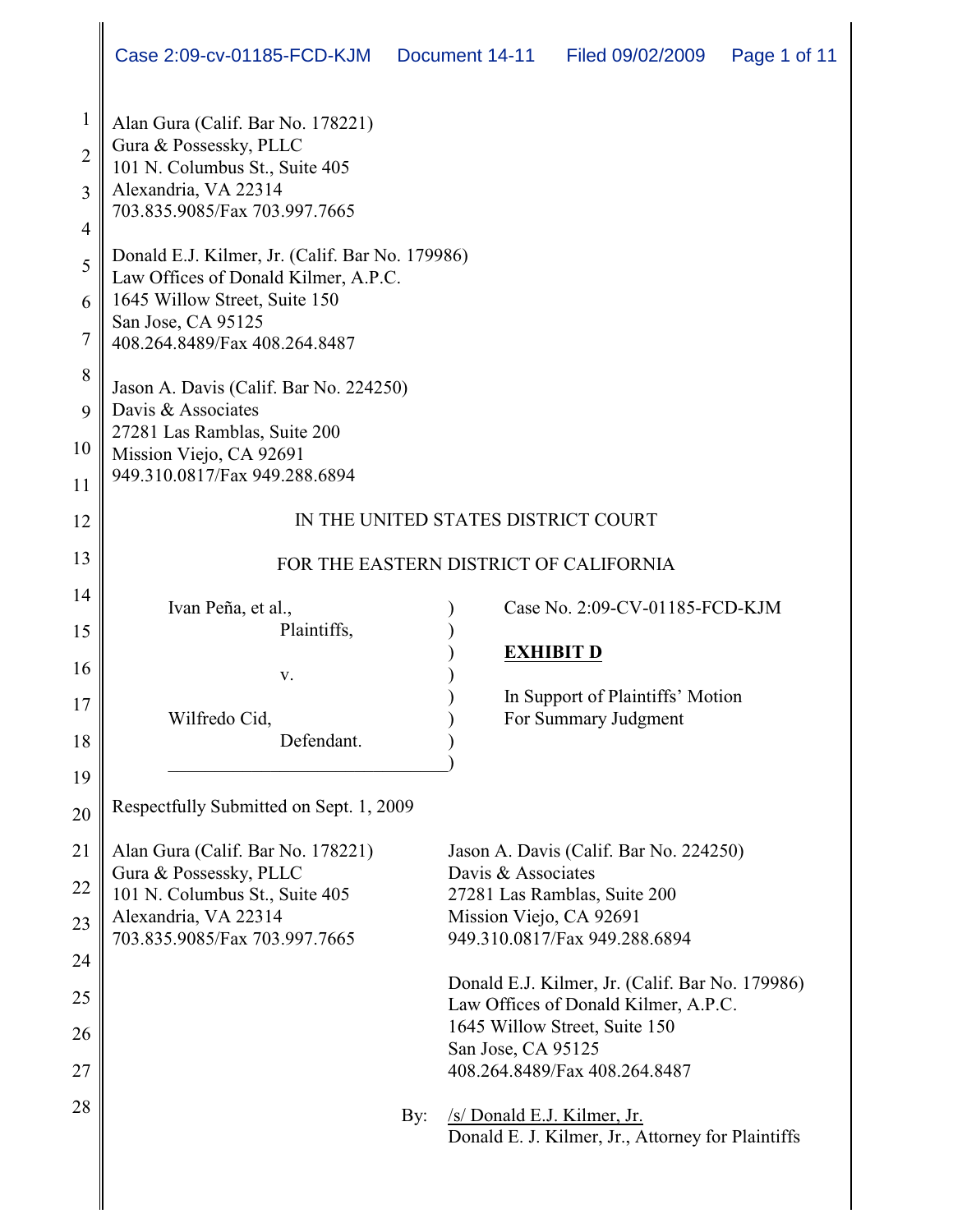

# **State of California** Secretary of State

I, DEBRA BOWEN, Secretary of State of the State of California, hereby certify: SELECTED PAGES, SENATE FLOOR ANALYSES SB 489, 2003

That the attached transcript of  $9$  page(s) is a full, true and correct copy of the original record in the custody of this office.



**IN WITNESS** WHEREOF, I execute this certificate and affix the Great Seal of the State of California this day of

ARR 10 2009

the Bower

DEBRA BOWEN Secretary of State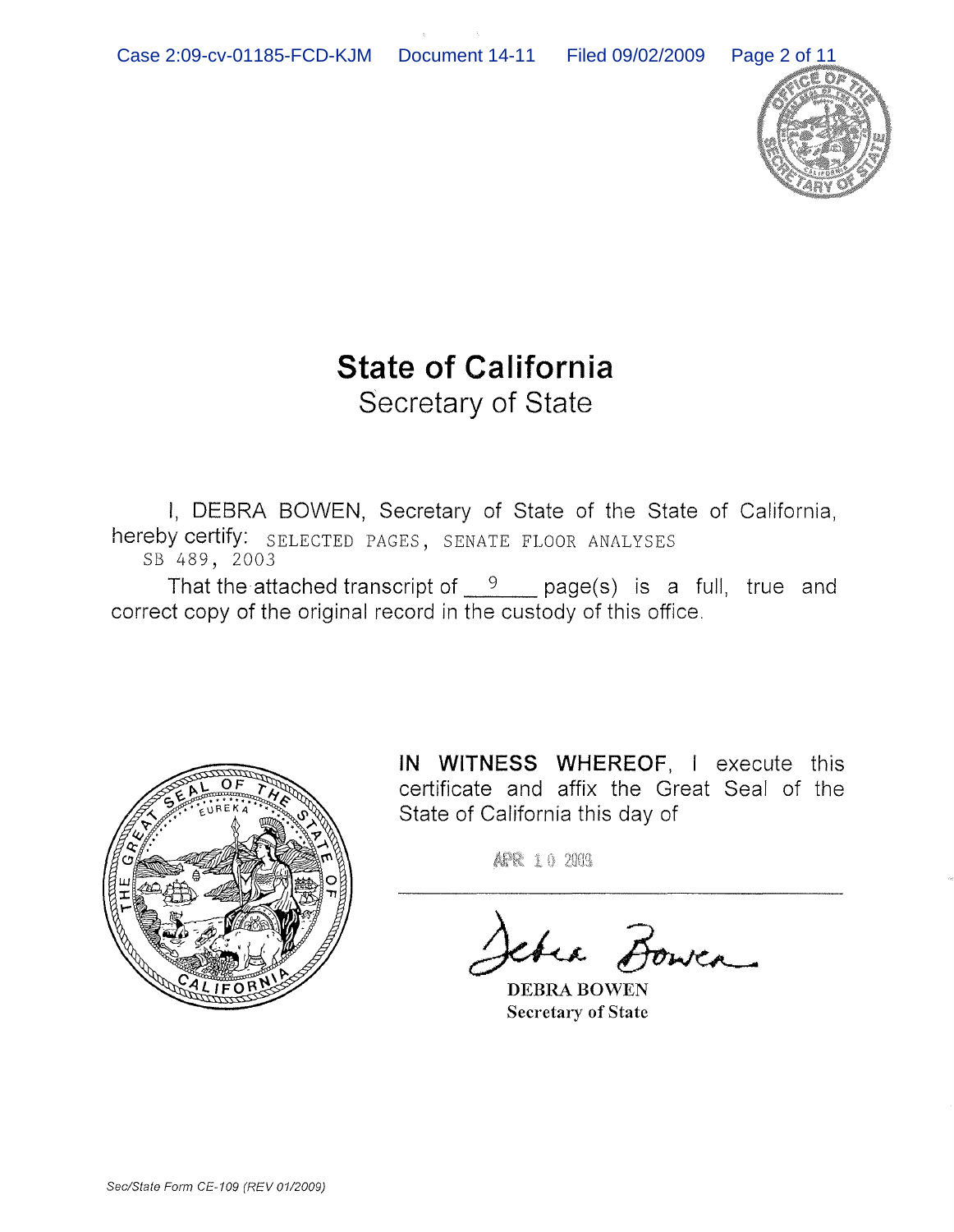SB 489

### **SENATE RULES COMMITTEE**

Office of Senate Floor Analyses' 1020 N Street, Suite 524 (916) 445-6614 Fax: (916) 327-4478

## UNFINISHED BUSINESS

Bill No: SB 489 Author: Scott (D), et al Amended: 8/18/03 Vote:  $-21$ 

SENATE PUBLIC SAFETY COMMITTEE: 4-1, 5/6/03 AYES: Vasconcellos, Burton, Romero, Sher NOES: McPherson NO VOTE RECORDED: Margett

## SENATE APPROPRIATIONS COMMITTEE: Senate Rule 28.8

### SENATE FLOOR: 23-16, 6/2/03

AYES: Alarcon, Alpert, Bowen, Burton, Cedillo, Chesbro, Dunn, Escutia, Figueroa, Florez, Karnette, Kuehl, Machado, Murray, Ortiz, Perata, Romero, Scott, Sher, Soto, Speier, Torlakson, Vincent

NOES: Aanestad, Ackennan, Ashburn, Battin, Brulte, Denham, Ducheny, Hollingsworth, Johnson, Knight, Margett, McClintock, McPherson, Morrow, Oller, Poochigian

NO VOTE RECORDED: Vasconcellos

ASSEMBLY FLOOR: 44-34, 9/4/03 - See last page for vote

- **SUBJECT:** Semiautomatic firearms: chamber load indicators and magazine disconnected mechanisms
- **SOURCE:** Brady Campaign to Prevent Violence, United with the Million Mom March Coalition to Stop Gun Violence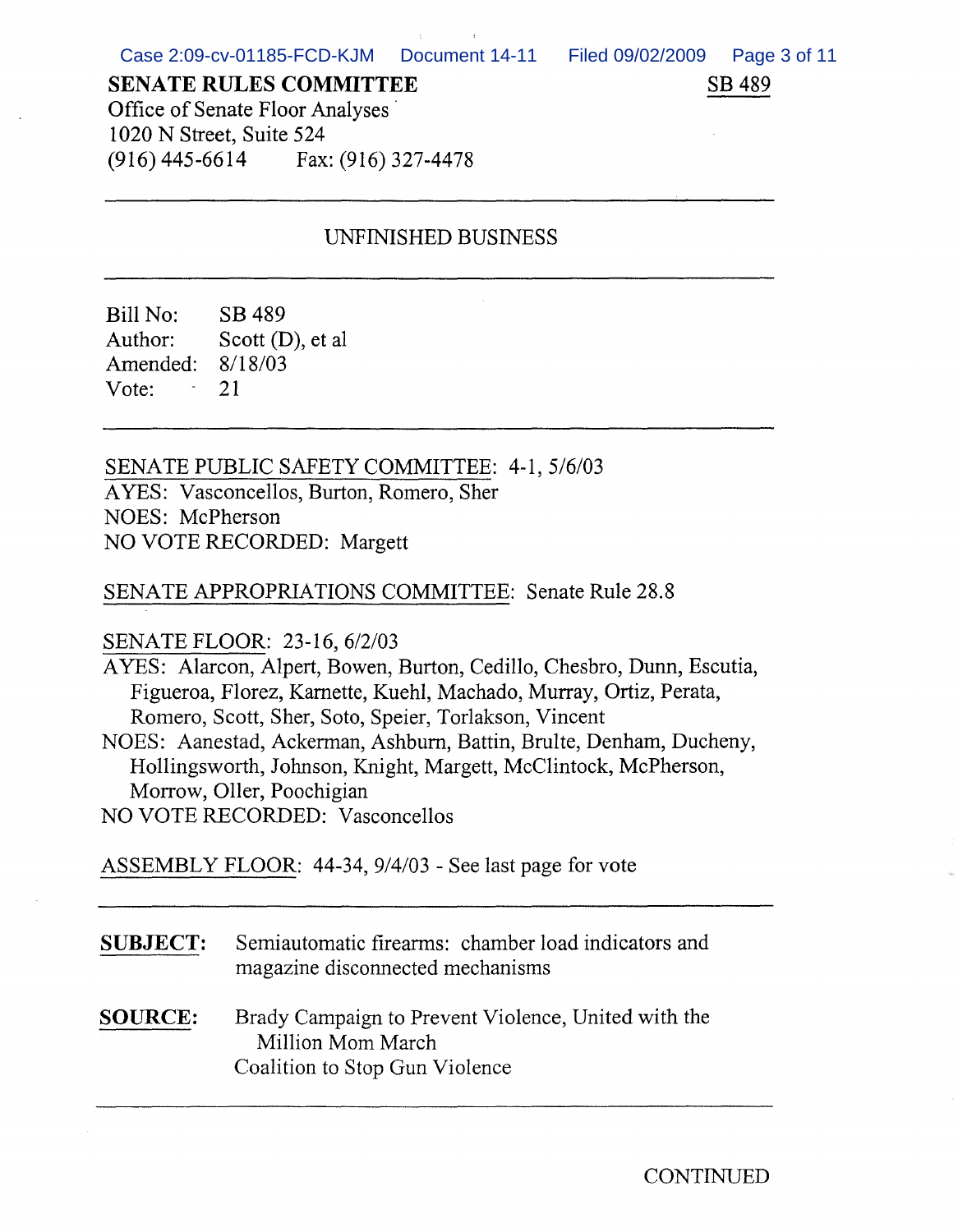Page 2

**DIGEST:** This bill adds to the existing "unsafe handgun" law requirements for semiautomatic pistols, as specified.

Assembly Amendments (1) expand and is more specific in the definition of a "chamber load indicator," (2) change the operative date from January 1, 2005 to January 1,2006, and (3) add co-authors.

**ANALYSIS:** Existing law provides that, commencing January 1, 2001, no "unsafe handgun" may be manufactured or sold in California by licensed dealer, as specified, and requires that the State Department of Justice (DOJ) prepare and maintain a roster of handguns which are determined not to be unsafe handguns. Private party sales and transfers of handguns through a licensed dealer or sheriff in small counties are exempted from those restrictions.

Existing law provides that for purposes of the "unsafe handgun" law, new models of the previously tested handguns must be submitted for testing, as follows:

"Penal Code section 12131.5. (a) A firearm shall be deemed to satisfy the requirements of subdivision (a) of Section 12131 (listed on Department of Justice roster as not an 'unsafe handgun') if another firearm is made by the same manufacturer is already listed and the unlisted firearm differs from the listed firearm only in one or more of the following features:

- 1. Finish, including, but not limited to, bluing, chrome-plating, oiling, or engraving.
- 2. The material from which the grips are made.
- 3. The shape or texture of the grips, so long as the difference in grip shape or texture does not in any way alter the dimensions, material, linkage, or functioning of the magazine well, the barrel, the chamber, or any of the components of the firing mechanism of the firearm.
- 4. Any other purely cosmetic feature that does not in any way alter the dimensions, material, linkage, or functioning of the magazine well, the barrel, the chamber, or any of the components of the firing mechanism of the firearm.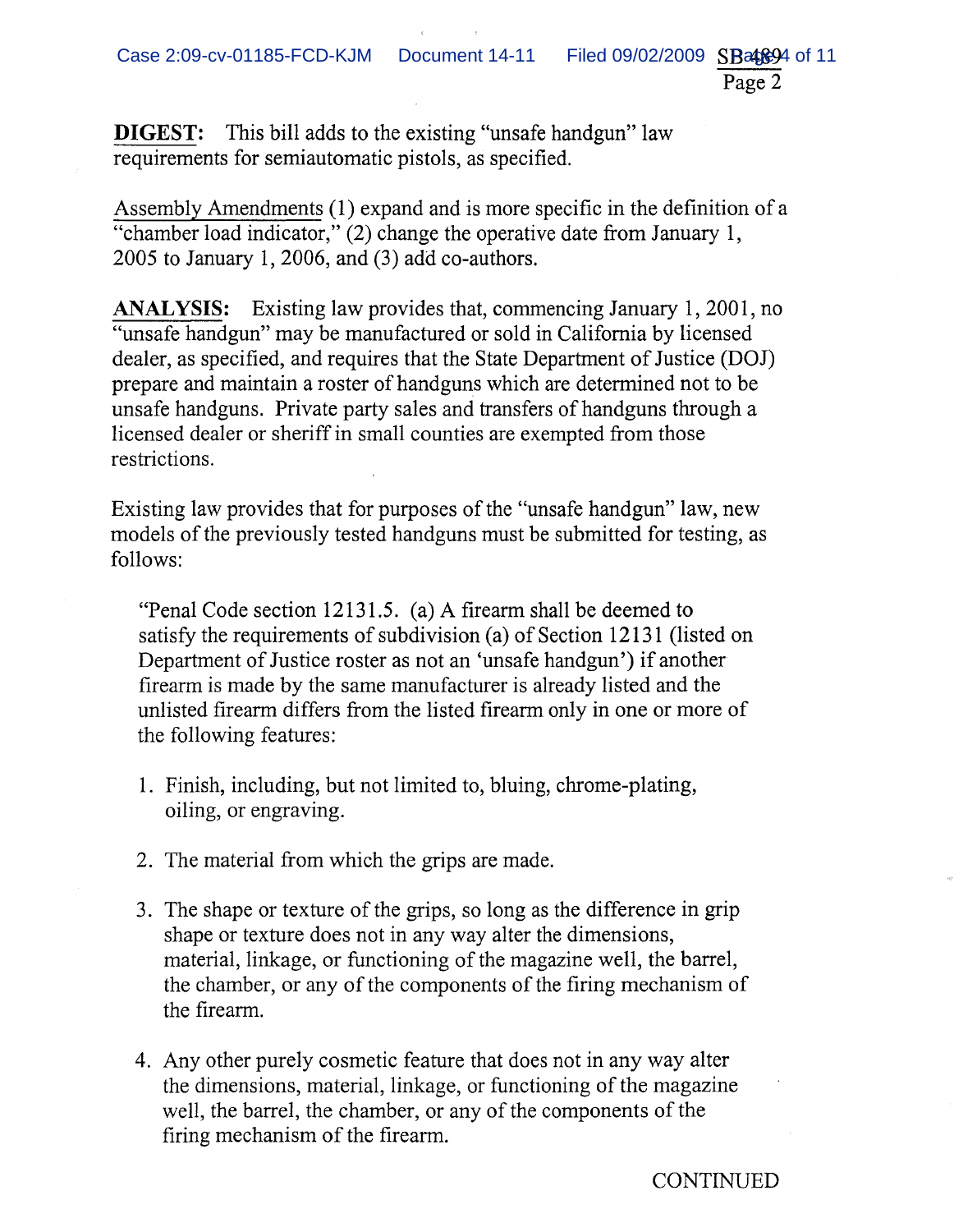following:

 $336699$  of 11 Page 3

(b) Any manufacturer seeking to have a firearm listed under this section shall provide to the Department of Justice all of the

- 1. The model designation of the listed firearm.
- 2. The model designation of each firearm that the manufacturer seeks to have listed under this section.
- 3. A statement, under oath, that each unlisted firearm for which listing is sought differs from the listed firearm only in one or more of the ways identified in subdivision (a) and is in all other respects identical to the listed firearm.
- (c) The department may, in its discretion and at any time, require a manufacturer to provide to the department any model for which listing is sought under this section, to determine whether the model complies with the requirements of this section."

Existing law provides that all firearms sold or transferred in this state by a licensed firearms dealer, including private transfers through a dealer, and all firearms manufactured in this state, shall include or be accompanied by a firearms safety device that is listed on the DOl's roster of approved firearms safety devices and that is identified as appropriate for that firearm by reference to either the manufacturer and model of the firearm, or to the physical characteristics of the firearm that match those listed on the roster for use with the device, as specified.

Existing law provides that every one is responsible, not only for the result of his or her willful acts, but also for an injury occasioned to another by his or her want of ordinary care or skill in the management of his or her property or person, except so far as the latter has, willfully or by want of ordinary care, brought the injury upon himself or herself. The design, distribution, or marketing of firearms and ammunition is not exempt from the duty to use ordinary care and skill that is required by this section.

This bill makes the following changes to the definition of "unsafe handgun" that may not be sold "new" in California: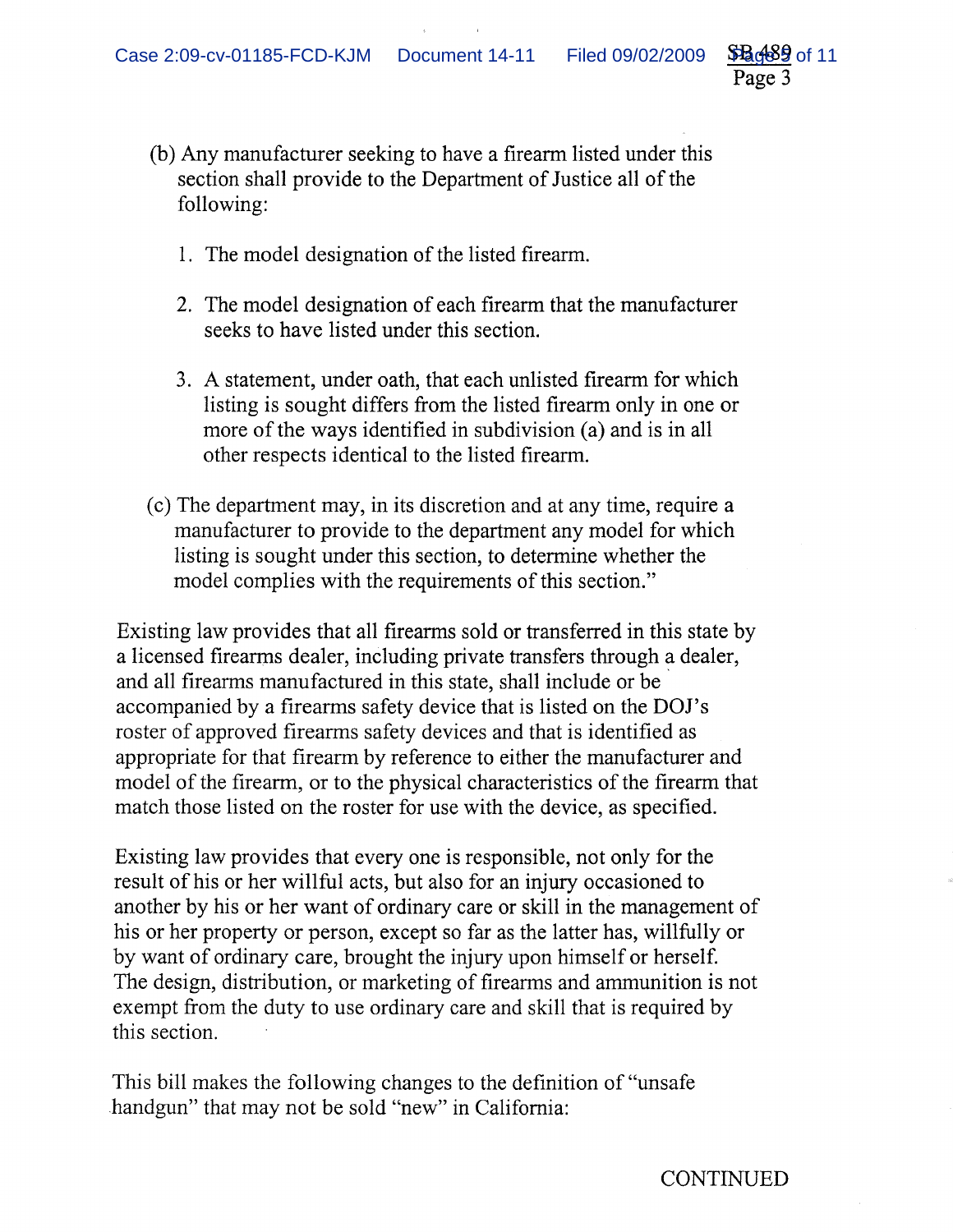- 1. Commencing January 1, 2006, for a center fire automatic semiautomatic pistol that is not already determined not to be an unsafe handgun listed on the roster pursuant to Section 12131 DOJ roster of handguns found to not be "unsafe" and therefore available for sale new in California), it does not have either a chamber load indicator, or if it has a detachable magazine, a magazine disconnect mechanism.
- 2. Commencing January 1, 2007, for all center fire automatic semiautomatic pistols, it does not have both a chamber load indicator and if it has a detachable magazine, a magazine disconnect mechanism.
- 3. Commencing January 1,2007, maintaining on the DOJ roster of firearms not found "unsafe" handguns listed pursuant to Section 12131 prior to that date.
- 4. Commencing January 1, 2006, for all rimfire semiautomatic pistols that are not already listed on the DOJ roster it does not have a magazine disconnect mechanism, if it has a detachable magazine.
- 5. Commencing January 1, 2007, for all rimfire semiautomatic pistols that have a detachable magazine, it does not have a magazine disconnect mechanism.

This bill adds the following definitions to the "unsafe handgun" law:

- 1. A "chamber load indicator" means a device that plainly indicates that a cartridge is in the firing chamber. A device satisfies this definition if it is readily visible, has incorporated or adjacent explanatory text or graphics, or both, and is designed and intended to indicate to a reasonably fore seeable user of the pistol, without requiring the user to refer to a user's manual or any other resource other than the pistol itself, whether a cartridge is in the firing chamber.
- 2. A "magazine disconnect mechanism" means a mechanism that prevents a semiautomatic pistol that has a detachable magazine from operating to strike the primer of ammunition in the firing chamber when a detachable magazine is not inserted in the semiautomatic pistol.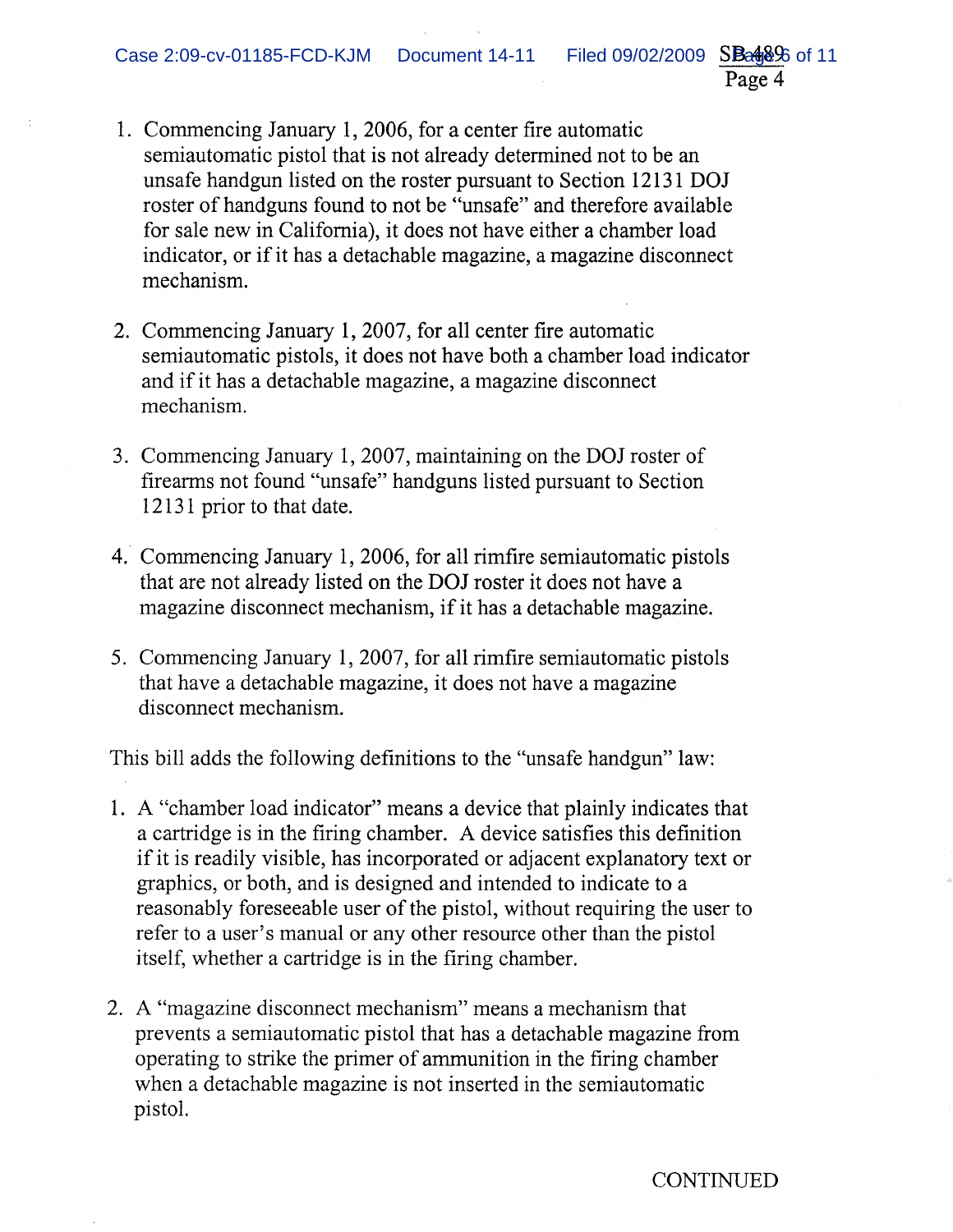SB489 Page 5

3. A "semiautomatic pistol" means a pistol, as defined in subdivision (a) of Section 12001, the operating mode of which uses the energy of the explosive in a fixed cartridge to extract a fired cartridge and chamber a fresh cartridge with each single pull of the trigger.

This bill prohibits semiautomatic pistols from being submitted for testing pursuant to the "unsafe handgun" law unless they meet the following requirements:

- 1. Commencing January 1, 2006, no center fire semiautomatic pistol may be submitted for testing pursuant to this chapter if it does not have either a "chamber load indicator" or a magazine disconnect mechanism if it has a detachable magazine.
- 2. Commencing January 1,2007, no center-fire semiautomatic pistol may be submitted for testing pursuant to this chapter it if does not have both a "chamber load indicator" and a magazine disconnect mechanism.
- 3. Commencing January 1,2006, no rimfire semiautomatic pistol may be submitted for testing if it has a detachable magazine and does not have a magazine disconnect mechanism.

This bill makes related changes in law.

Prior Legislation

SB 510 (Scott), Chapter 608, Statutes of 2002. Passed the Senate on 5/30/01 with a vote of 24-11 (NOES: Ackerman, Brulte, Haynes, Johannessen; Johnson, Knight, McClintock, Monteith, Morrow, Oller, Poochigian). Provisions deleted in the Assembly.

FISCAL EFFECT: Appropriation: No Fiscal Com.: Yes Local: Yes

SUPPORT: (Verified 9/4/03)

Brady Campaign to Prevent Violence, United with the Million Mom March (co-source) Coalition to Stop Gun Violence (co-source) American Academy of Pediatrics Legal Community Against Violence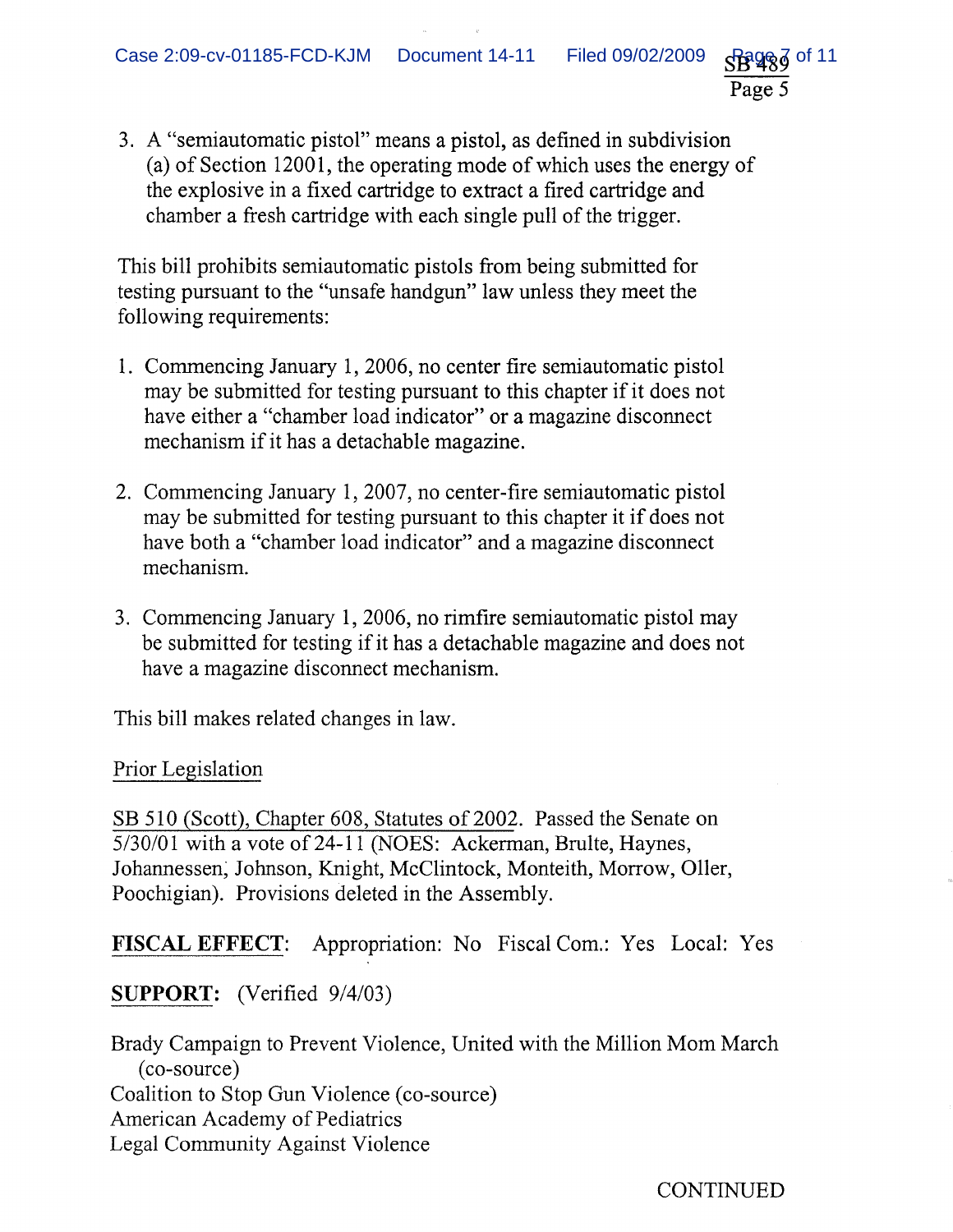Page 6

California Chapter of the American College of Emergency Physicians Firearms Law Center Physicians for Social Responsibility California Nurses Association Women Against Gun Violence

## **OPPOSITION:** (Verified 9/4/03)

BERETTA California Sportsmen's Lobby National Shooting Sports Foundation, Inc. Outdoor Sportsmen's Coalition Safari Club International Sporting Arms and Ammunition Manufacturers' Institute Sturm, Ruger and Company TAURUS

**ARGUMENTS IN SUPPORT:** According to the author's office:

"From 1987 to 1996, nearly 2,200 American children 14 years of age and younger died from unintentional shootings. For every child who dies after being shot, an estimated 4 children are treated in U.S. hospitals for nonfatal gunfire injuries. In 1995 and 1996, 8,832 Californians were killed as a result of gunfire. According to data reported by hospitals to the California Department of Health Services, there were 13,153 nonfatal injuries which required hospitalization during the same period. About 10% of the injuries during that period of time were determined to be the result of unintentional shootings.

"Many of these injuries and deaths were the result of unintentional shootings by users who thought that the guns they fired were not loaded. Gun users are often unaware that semiautomatic weapons can be fired when their loading mechanism  $-$  the magazine  $-$  is removed or emptied. A live round of ammunition may remain in the chamber of the firearm after the magazine is removed. When the trigger of a semiautomatic firearm with a live round in its chamber is pulled, it will fire, even though it does not have a magazine inserted, unless the gun has a magazine disconnect mechanism.

"A 1997 survey by the Johns Hopkins Center for Gun Policy and Research and the National Opinion Research Center found that almost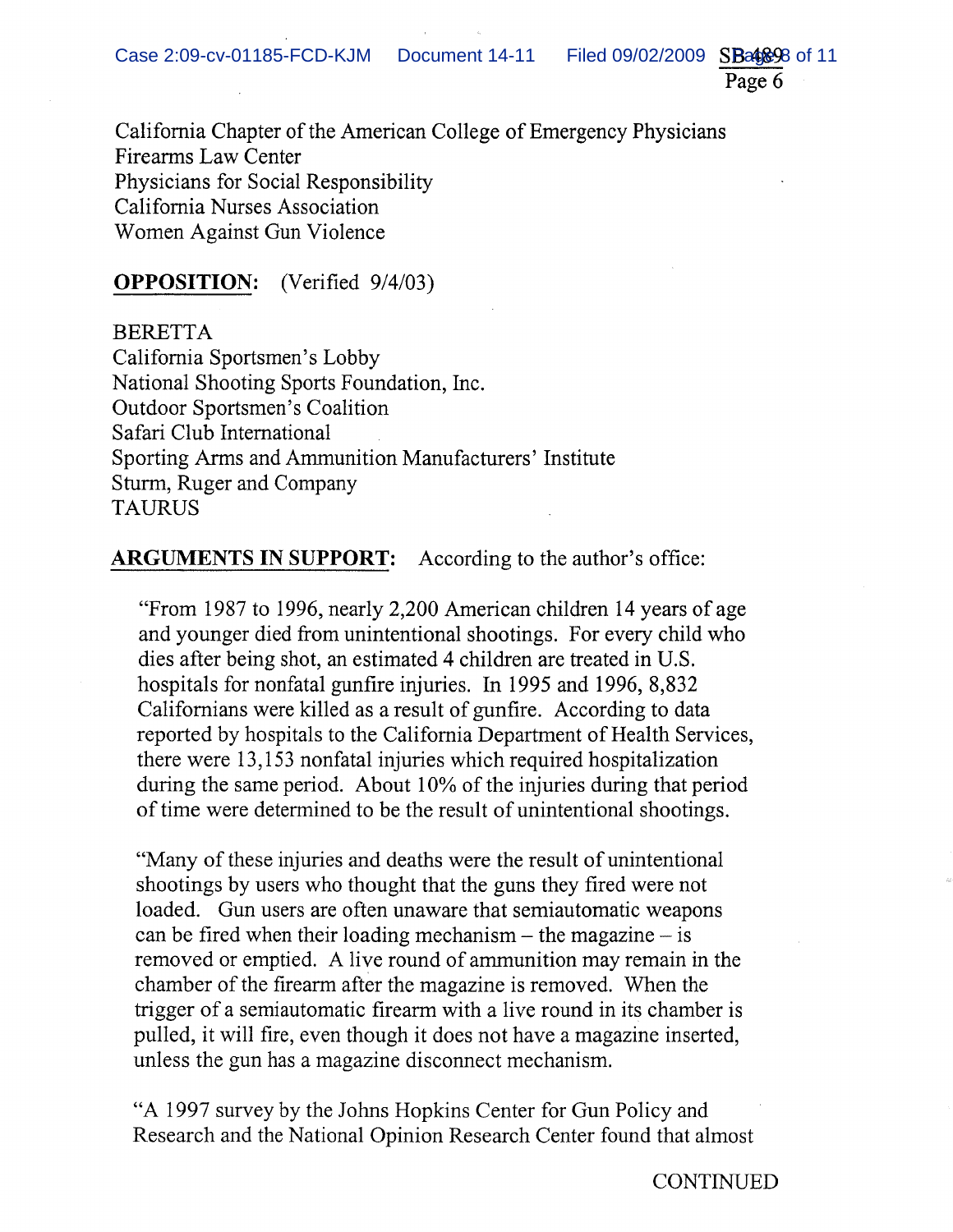35% ofrespondents (who were all adults) either did not know that a gun could be fired, or believed that a gun could not be fired with the magazine removed. 28% of those respondents lived in households where guns were present. Undoubtedly, many of those households also included children.

"Teaching children how to "safely handle guns" is not the answer. Study after study has shown that gun safety programs for children are ineffective and may even increase the risk of unintentional firearm injury to children. In two recent experiments (one by the University of North Carolina and one by ABC News), guns were hidden in rooms where children were playing. Both studies found that children who previously had been taught not to touch guns and to instead immediately notify an adult are just as likely to handle guns than those who have not been so instructed. Another study released in July 2002 by the David and Lucille Packard Foundation found that parents overestimate the ability of their children to deal safely with guns. The report found that the easiest way to save lives is to make guns more "childproof' with built-in safety devices.

One such safety device is a chamber load indicator. A chamber load indicator alerts the gun user when there is a bullet in the firing chamber of the gun. Currently, chamber load indicators are installed on only about 11% all semiautomatic handguns. Chamber load indicators are effective safety devices. A 1991 General Accounting Office (GAO) study of shootings in 10 randomly selected cities across the nation found that  $23\%$  of the accidental shootings could have been prevented by chamber load indicators. The GAO report explained that '[a]lthough we cannot project to the country as a whole, were there actually to be the same ratio nationwide as in the 10 cities we studied, that would mean there were approximately 157,600 such injuries each year. '

"Magazine disconnect mechanisms prevent a semiautomatic weapon from being fired when its ammunition magazine is removed. They are passive safety devices, which require no training on the part of the user to be effective, which is particularly important to prevent accidents involving children. Magazine disconnect devices are currently installed on only about 14% of the semiautomatic handguns on the market.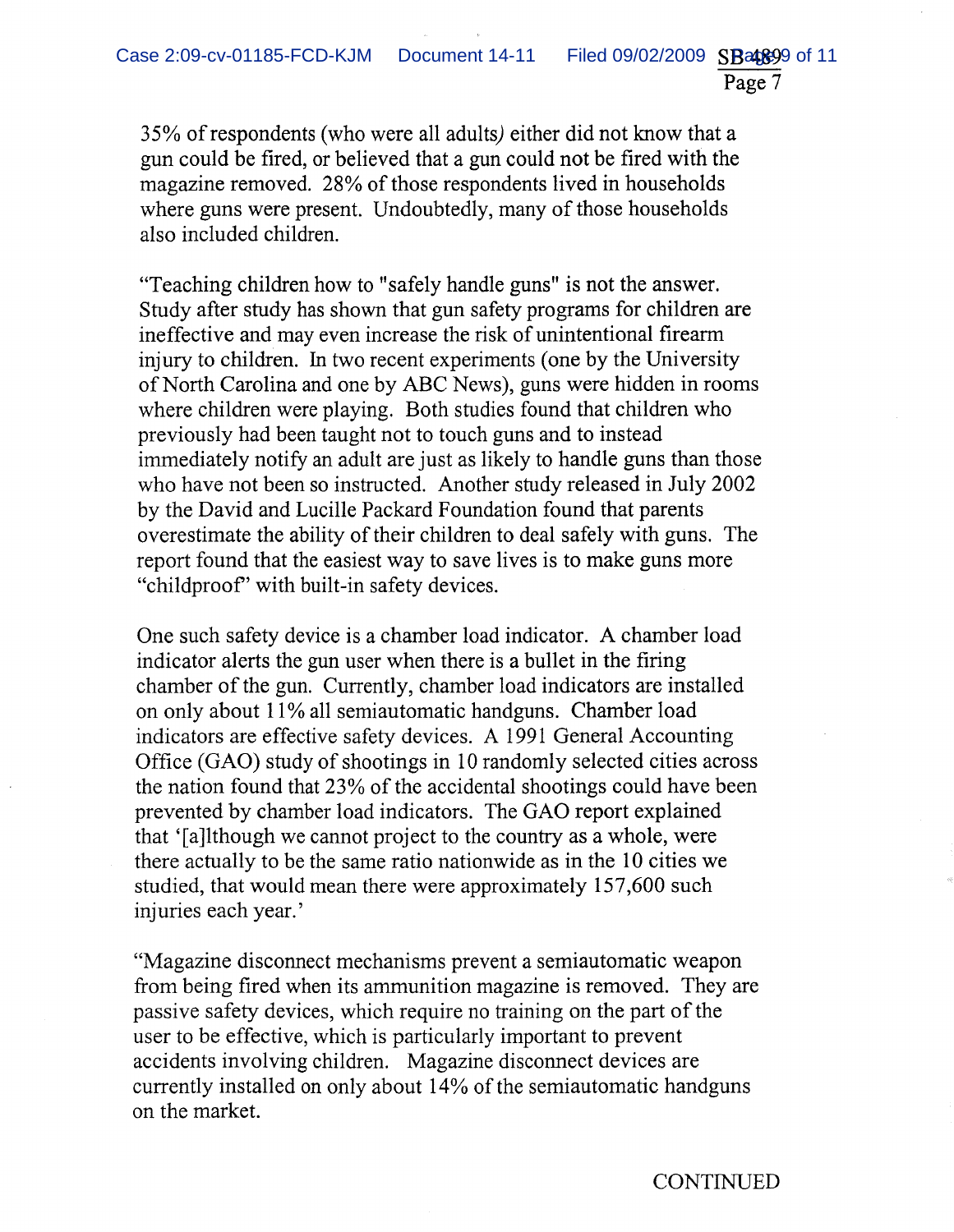**SB9890 of 11** Page 8

"Like chamber load indicators, magazine disconnect mechanisms are effective safety devices. Although there is no statistical data at this time about how many deaths the devices could prevent, a 1999 report by the Johns Hopkins Center for Gun Policy and Research concluded that magazine disconnect mechanisms are inexpensive and effective safety devices."

**ARGUMENTS IN OPPOSITION:** BERETTa states that, ''Beretta U.S.A. Corp. supplies pistols to the Los Angeles County and City Police Departments, the San Francisco Police Department, to the California Department of Corrections and to numerous other county and city law enforcement departments throughout California. We also provide a substantial number of the sidearms used by California citizens to protect themselves, their families and businesses and for recreational purposes.

"We recently received a copy of California Senate Bill 498, which seeks to require that magazine disconnect safety devices and loaded chamber indicators be added to handguns available for sale in California within the next few years. After reading the bill, we realize that it creates a potential financial liability for the State of California that may not have been considered by the sponsors of the bill.

"SB 489 calls any handgun that does not include a loaded chamber indicator and a magazine disconnect safety as 'unsafe handgun'. Virtually no law enforcement handguns used in California have a magazine disconnect safety. Only some law enforcement handguns have loaded chamber indicators.

"By calling such guns 'unsafe', SB 489 will be used by plaintiffs' attorneys as an admission by the State that handguns purchased for the police are, in fact, 'unsafe'. Even though these are important firearm design considerations that argue against he use of these two features in a particular sidearm (for example, the design of some semi-automatic pistols makes a loaded chamber indicator impossible to incorporate due to the shape of the slide and for pistols that use a tip-up barrel), it will be difficult for a law enforcement department to argue such a defense if, for example, an accident occurs involving a police sidearm and the accident arguably involves the absence of one of these features when the state legislature has already agreed in advance that the gun is 'unsafe'.

The U.S. Military uses Beretta pistols and requires that such pistols not have a magazine disconnect safety. This feature is also rejected by the Los